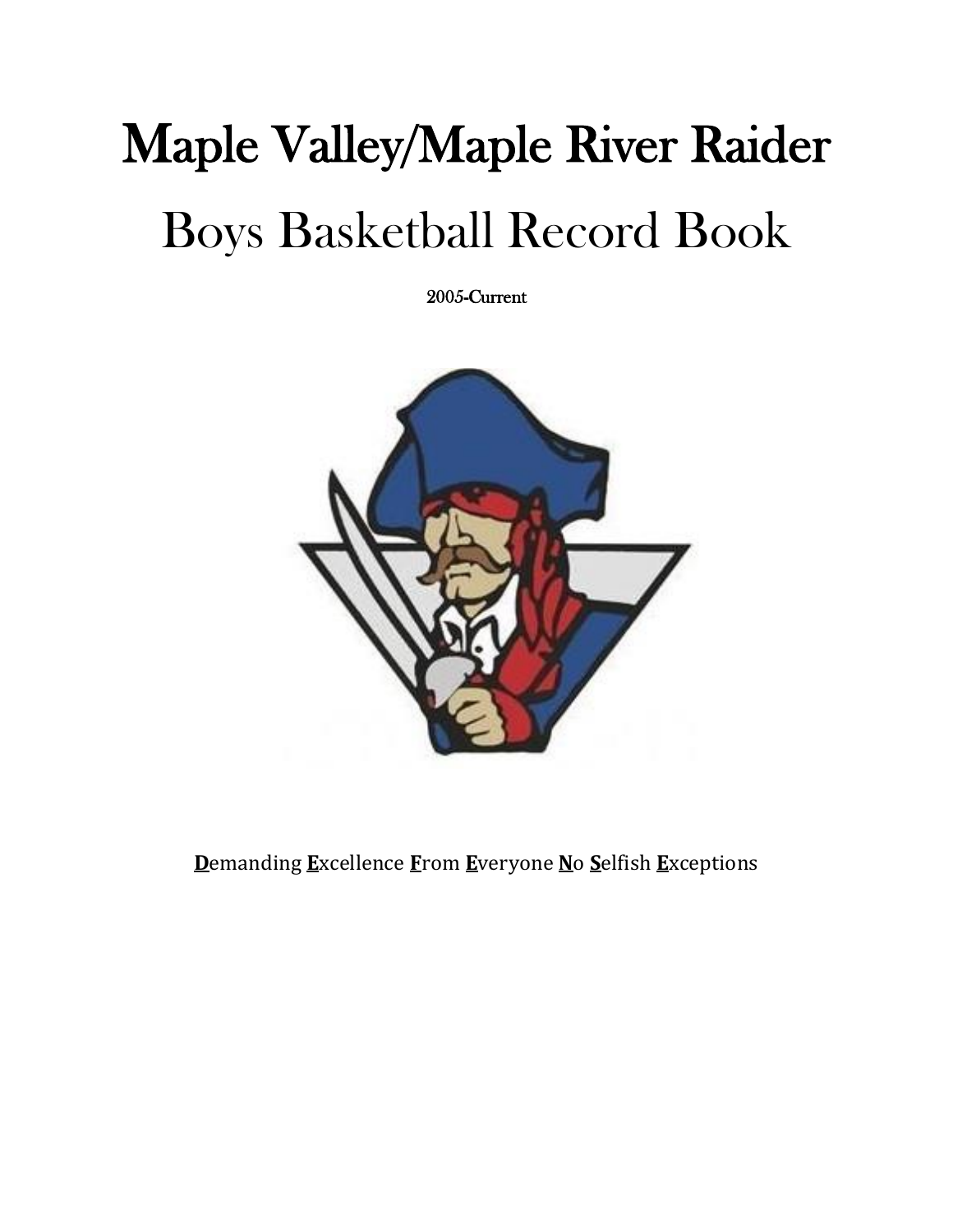## **Single Game Team Records**

#### **Most Points Scored, one game**

- 1. 86 vs. Milnor (2-9-13)
- 2. 79 vs. Kindred (2-23-12)
- 3. 77 vs. GCC (2-7-11)
- 4. 76 vs. Oak Grove (12-20-12) 76 vs. FS/HP (12-8-17)
- 5. 75 vs. MPB (2-13-18)

#### **Fewest Points Allowed, one game**

- 1. 18 vs. BCN (1-8-11)
- 2. 20 vs. BCN (1-29-08)
- 3. 21 vs. FCT (2-6-10)
- 4. 25 vs. Northern Cass (1-12-10) 25 vs. LMM (11-29-10) 25 vs. Sargent Central (1-9-18)
- 5. 27 vs. Northern Cass (1-10-14)

27 vs. FSHP (1-27-12)

#### **Most Points Scored in One Overtime Period**

| 1. | 15 vs. Milnor  | $(2-9-13)$   |
|----|----------------|--------------|
|    | 15 vs. LMM     | $(12-14-09)$ |
| 2. | 12 vs. Kindred | $(3-2-09)$   |
| 3. | 11 vs. FSHP    | $(1-16-10)$  |
| 4. | 10 vs. BCN     | $(1-14-20)$  |
| 5. | 9 vs. $W/L$    | $(2-25-13)$  |

#### **Overtime Games Played Covertime Games Record**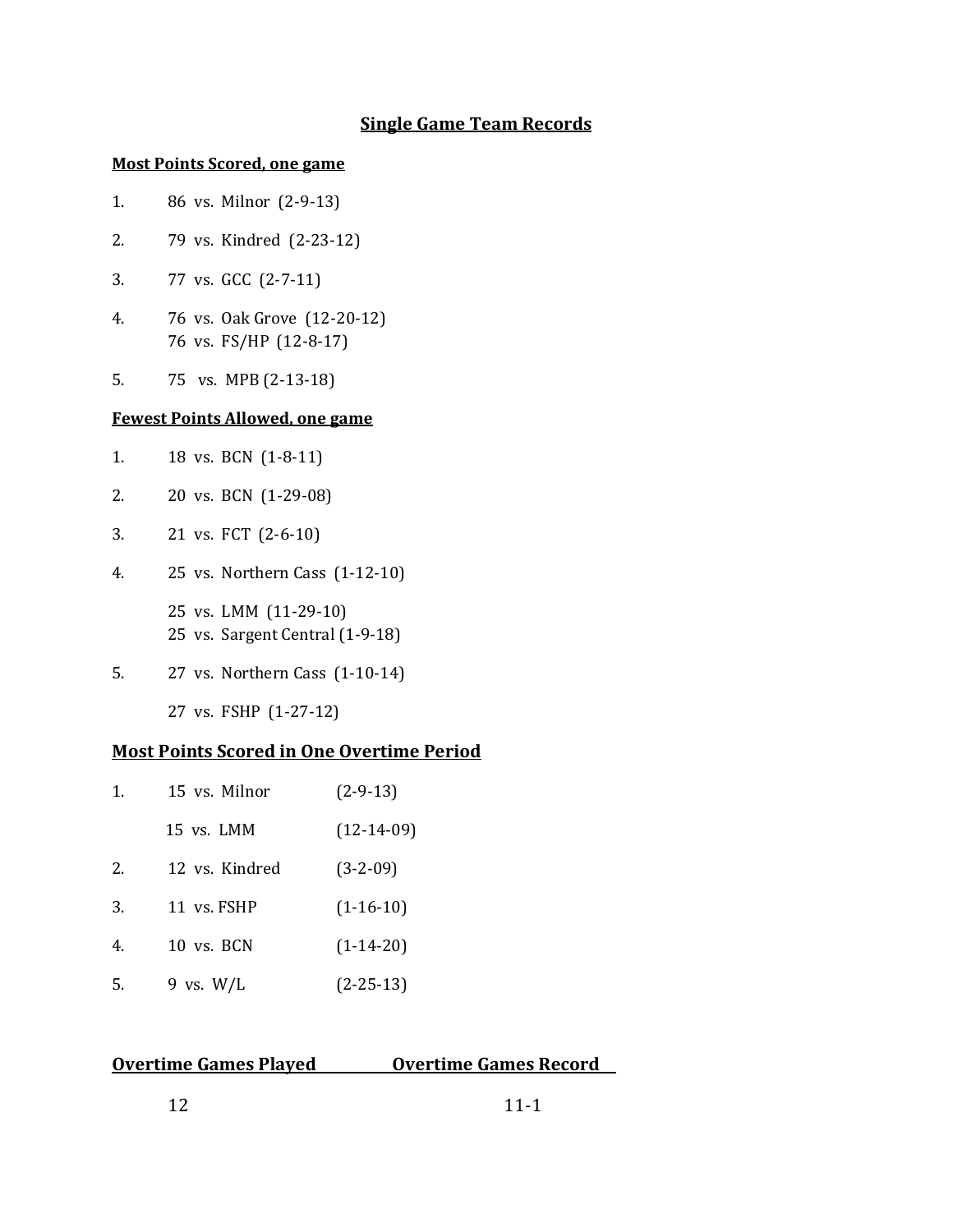## **Single Game Individual Records**

#### **Most Points Scored, one game**

| 1. James Richman  | 36 vs. BCN          | $(1 - 7 - 14)$  |
|-------------------|---------------------|-----------------|
| Ty Smith          | 36 vs. Kindred      | $(2-23-12)$     |
| 2. Jordan Haseleu | 35 vs. FSHP         | $(1-24-13)$     |
| 3. Jordan Haseleu | 33 vs. Oak Grove    | $(2-26-13)$     |
| 4. Jordan Haseleu | 32 vs. Milnor       | $(2-9-13)$      |
| 5. Hunter Smith   | 31 vs. MNS          | $(12-16-17)$    |
| 6. Jordan Haseleu | 30 vs. LLM          | $(12-3-12)$     |
| Jordan Haseleu    | 30 vs. Enderlin     | $(12 - 7 - 12)$ |
| Adam Pilgrim      | 30 vs. Enderlin     | $(1-12-07)$     |
| Aaron Haseleu     | 30 vs. Central Cass | $(2-17-06)$     |

#### **Most 2 Point Field Goals, one game**

| 1. James Richman |  | 18 vs. BCN                     | $(1 - 7 - 14)$ |
|------------------|--|--------------------------------|----------------|
| 2. Ty Smith      |  | 14 vs. Kindred                 | $(2-23-12)$    |
| 3. Darren Pfau   |  | 13 vs. FSHP                    | $(1-27-09)$    |
| James Richman    |  | 13 vs. Kindred                 | $(1-23-14)$    |
| Evan Richman     |  | 13 vs. Warwick                 | $(2-11-21)$    |
| 4. Ethen Preston |  | 12 vs. GCC                     | $(2 - 7 - 11)$ |
| James Richman    |  | 12 vs. Oak Grove               | $(12-20-12)$   |
| 5. Aaron Haseleu |  | 11 vs. Central Cass            | $(2-17-06)$    |
| James Richman    |  | 11 vs. Oakes                   | $(12-8-12)$    |
| James Richman    |  | 11 vs. North Sargent (1-25-13) |                |
| AJ Punton        |  | 11 vs. Lisbon                  | $(1-26-17)$    |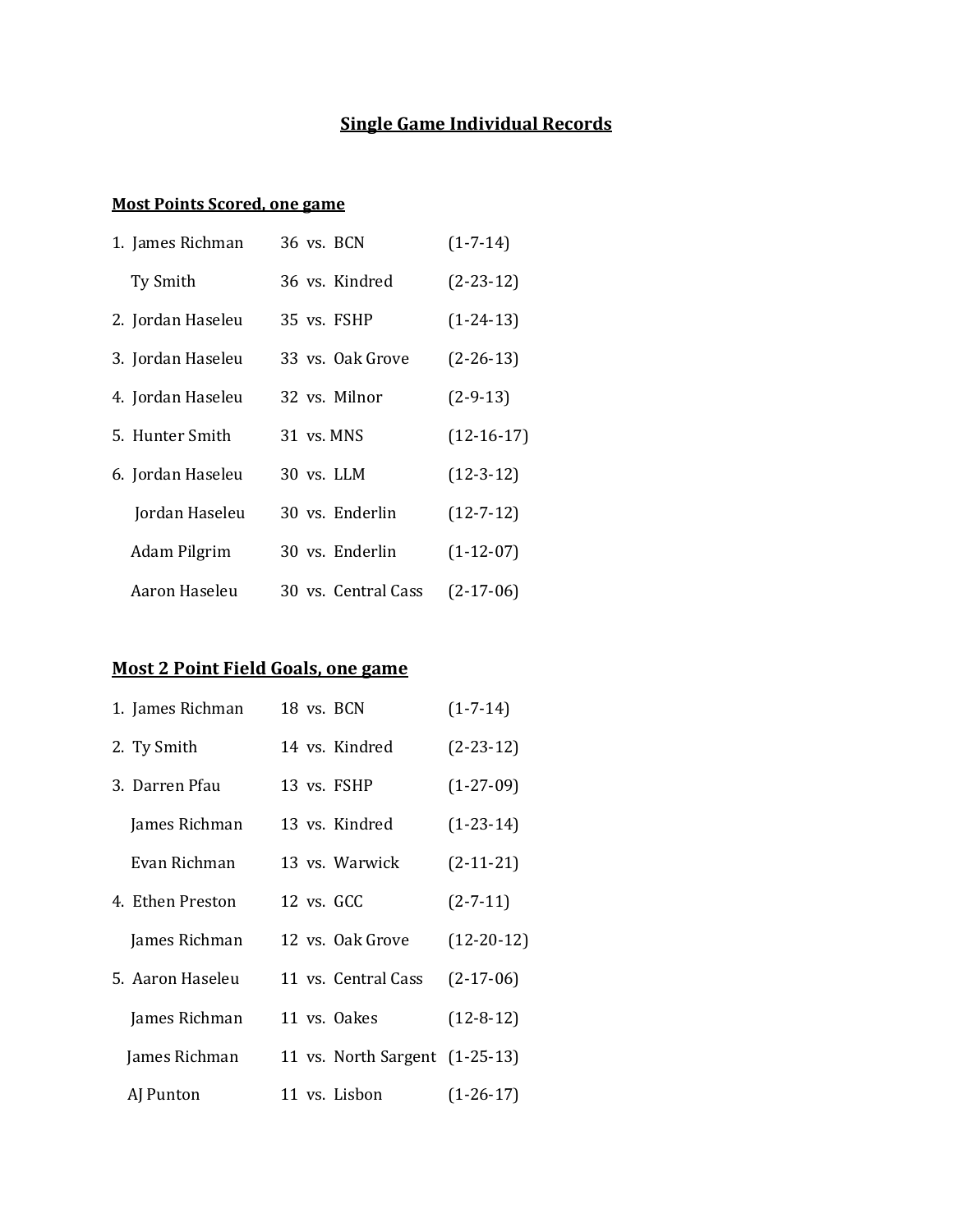#### **Most 3 Point Field Goals, one game**

| 1. Caleb Kocka     | 9 vs. Hankinson     | $(2-3-22)$      |
|--------------------|---------------------|-----------------|
| 2. Caleb Kocka     | 8 vs. Northern Cass | $(1-27-22)$     |
| 3. Carson Hovelson | 7 vs. Hankinson     | $(1-15-19)$     |
| 4. Adam Pilgrim    | 6 vs. Enderlin      | $(1-12-07)$     |
| Jordan Haseleu     | 6 vs. Enderlin      | $(12 - 7 - 12)$ |
| Carson Hovelson    | 6 vs. GCC           | $(12-10-18)$    |
| Caleb Kocka        | 6 vs. Tri-State     | $(2-19-21)$     |

## **Most Free Throws Made, one game**

| 1. Adam Pilgrim    | 13 vs. Milnor       | $(1-2-07)$   |
|--------------------|---------------------|--------------|
| Jordan Haseleu     | 13 vs. Milnor       | $(2-9-13)$   |
| 2. Adam Pilgrim    | 11 vs. GCC          | $(1-27-07)$  |
| Adam Pilgrim       | 11 vs. Central Cass | $(2-8-07)$   |
| 3. Evan Pilgrim    | 10 vs. LMM          | $(1-11-08)$  |
| Jordan Haseleu     | 10 ys. Oak Grove    | $(2-26-13)$  |
| Hunter Smith       | 10 vs. MNS          | $(12-16-17)$ |
| <b>Adam Punton</b> | 10 ys. GCC          | $(2-1-20)$   |
| 4. Aaron Haseleu   | 9 vs. Northern Cass | $(1-10-06)$  |
| Jordan Haseleu     | 9 vs. LMM           | $(1-3-09)$   |
| Darren Pfau        | 9 vs. North Sargent | $(3-9-09)$   |
| Jesse Behm         | 9 vs. LMM           | $(12-14-09)$ |
| Evan Richman       | 9 vs. Richland      | $(1-29-22)$  |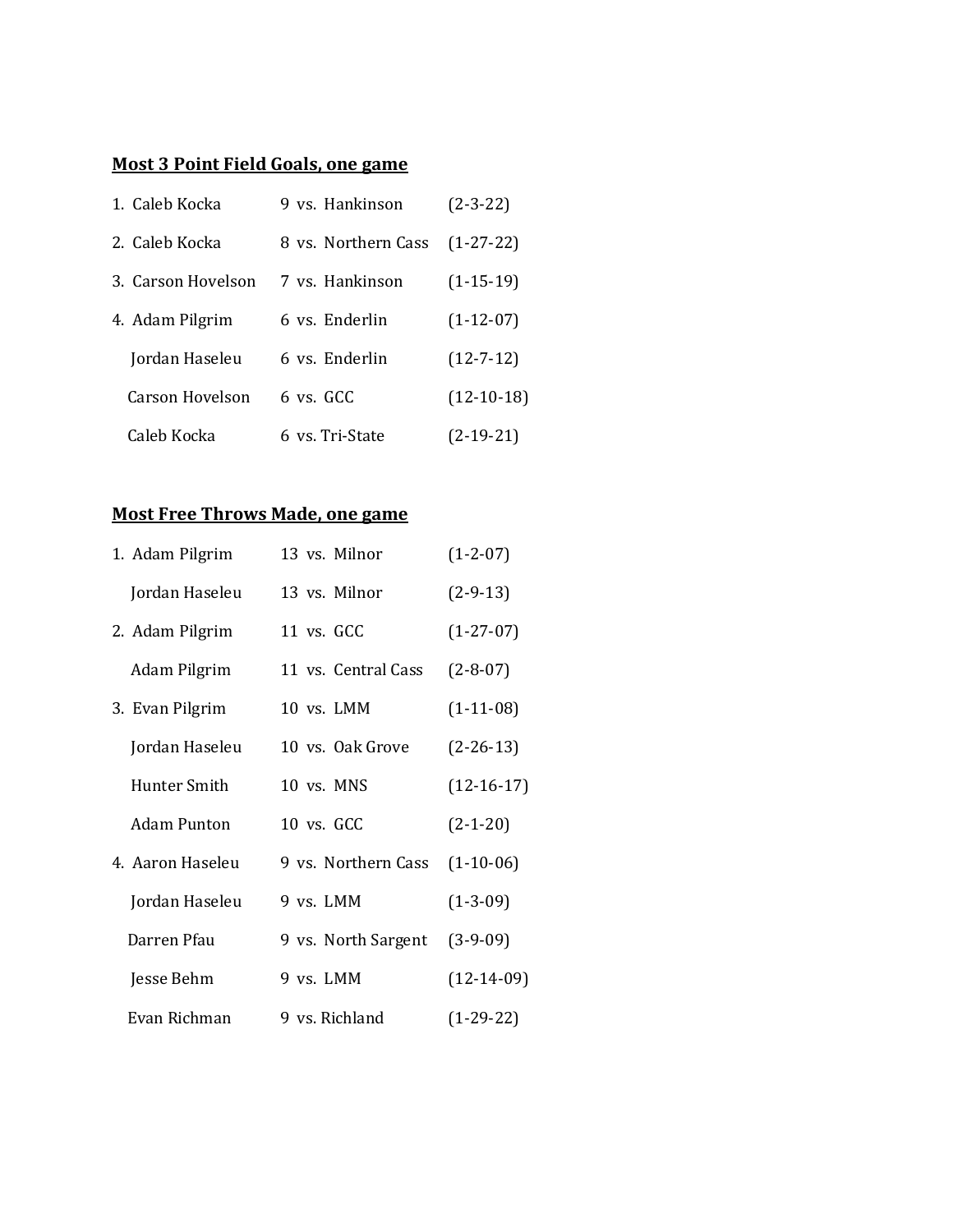## **Most Free Throw Attempts, one game (top 5)**

| 1. Darren Pfau    |              | 20 vs. North Sargent (3-9-09) |              |
|-------------------|--------------|-------------------------------|--------------|
| 2. Adam Pilgrim   |              | 18 vs. Milnor                 | $(1-2-07)$   |
| 3. Jordan Haseleu |              | 17 vs. Milnor                 | $(2-9-13)$   |
| 4. Jesse Behm     | $15$ vs. LMM |                               | $(12-14-09)$ |
| 5. Darren Pfau    |              | 13 ys. Oak Grove              | $(2-15-08)$  |
| Dustin Kasowski   |              | 13 vs. Central Cass           | $(2-6-15)$   |
| Evan Richman      |              | 13 vs. Tri-State              | $(2-19-21)$  |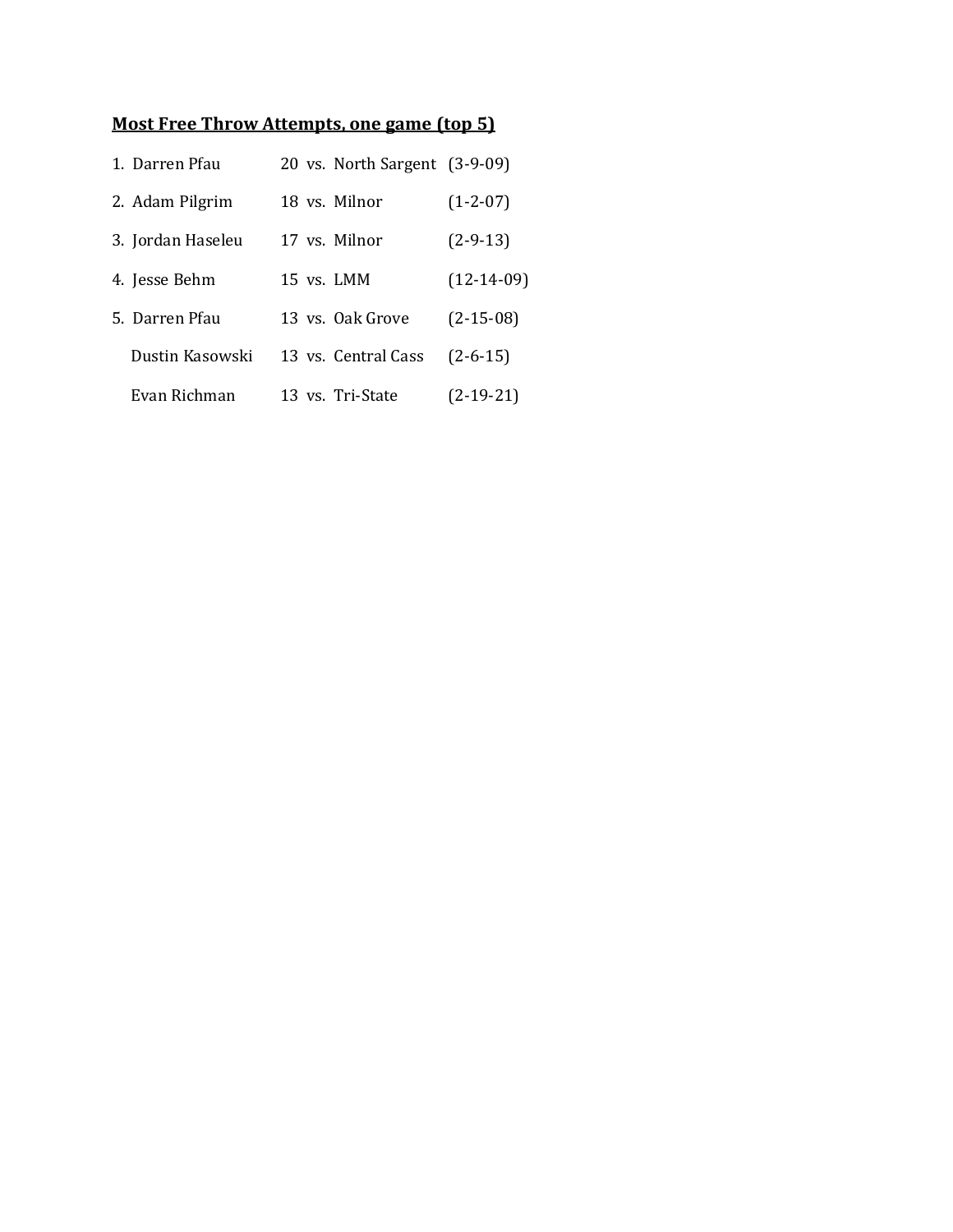# **Career Individual Statistics**

#### **Most Points, Career (top 6)**

| 1. Jordan Haseleu | 1,614 |
|-------------------|-------|
| 2. Ty Smith       | 1,004 |
| 3. Jesse Behm     | 909   |
| 4. Ethen Preston  | 876   |
| 5. Darren Pfau    | 666   |
| 6. Adam Pilgrim   | 601   |

# **Most Rebounds, Career (top 5)**

| 1. Jesse Behm     | 564 |
|-------------------|-----|
| 2. Ethen Preston  | 556 |
| 3. Jordan Haseleu | 503 |
| 4. Ty Smith       | 478 |
| 5. Evan Richman   | 378 |

### **Most Steals, Career (top 5)**

| 1. Jordan Haseleu | 230 |
|-------------------|-----|
| 2. AJ Pfeifer     | 201 |
| 3. AJ VonBank     | 137 |
| 4. Ty Smith       | 123 |
| 5. Ethen Preston  | 109 |